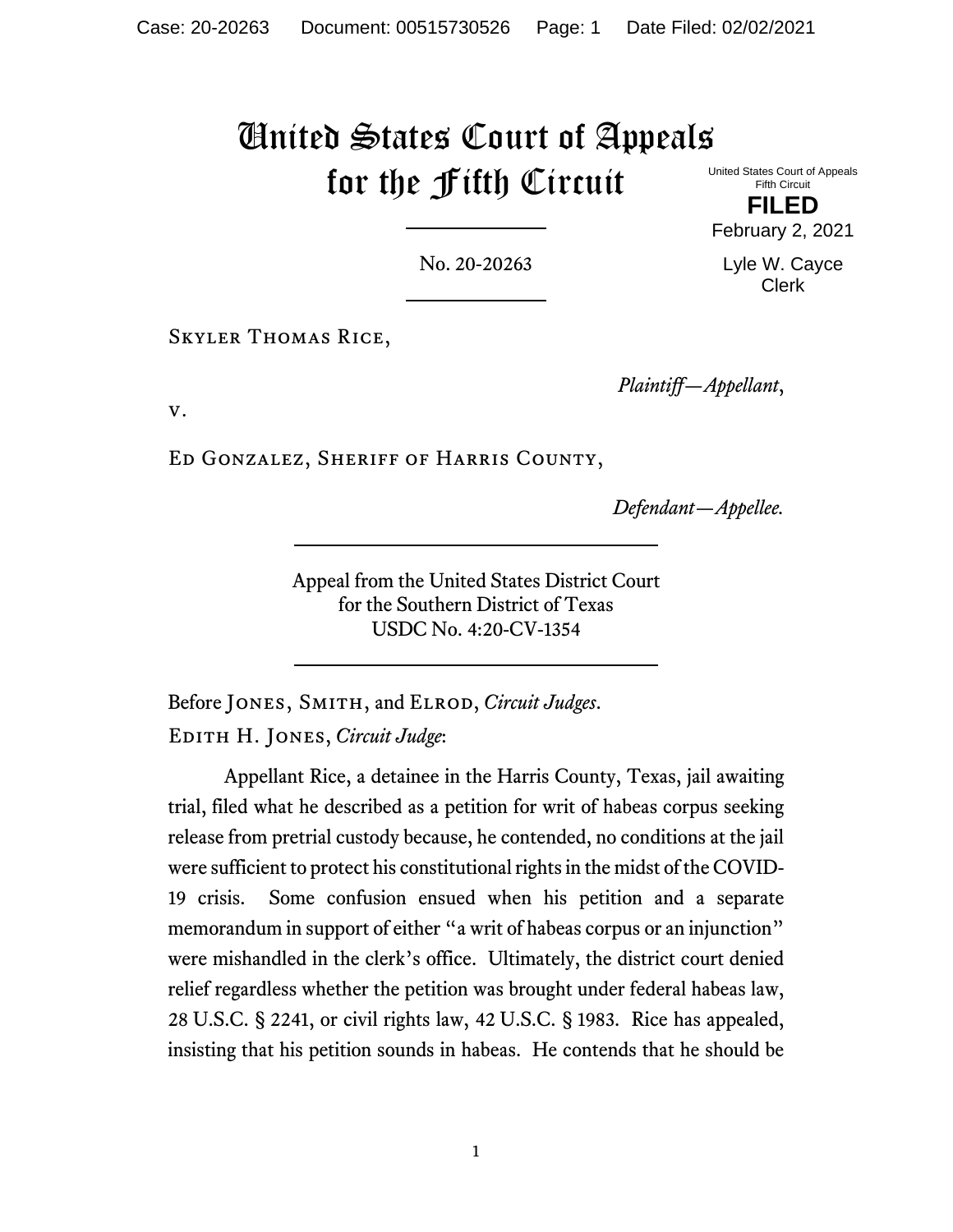No. 20-20263

released from custody because, given health problems including asthma and hypertension, he is at a high risk for contracting the virus, yet jail conditions make it exceedingly difficult, if not impossible, to practice proper hygiene and social distancing.<sup>[1](#page-1-0)</sup>

We affirm the denial of relief on the following basis. We construe Rice's petition, at his behest, as seeking habeas relief, and thus have jurisdiction over the case. But we also conclude that the Great Writ does not, in this circuit, afford release for prisoners held in state custody due to adverse conditions of confinement. Rice has not stated a claim for relief. Fed. R. Civ. P.  $12(b)(6)$ .

In *Pierre v. United States*, 525 F.2d 933, 935-36 (5th Cir. 1976), this court held that, "[s]imply stated, habeas is not available to review questions unrelated to the cause of detention. Its sole function is to grant relief from unlawful imprisonment or custody and it cannot be used properly for any other purpose." *See generally Preiser v. Rodriguez*, 411 U.S. 475, 500, 93 S. Ct. 1827, 1841 (1973) ("[W]e hold today that when a state prisoner is challenging the very fact or duration of his physical imprisonment, and the relief he seeks is a determination that he is entitled to immediate release or a speedier release from that imprisonment, his sole federal remedy is a writ of habeas corpus."). As we noted in *Carson v. Johnson*, "[i]f 'a favorable determination ... would not automatically entitle [the prisoner] to accelerated release,'... the proper vehicle is a § 1983 suit." 112 F.3d 818, 820-21 (5th Cir. 1997) (quoting *Orellana v. Kyle*, 65 F.3d 29, 31 (5th Cir. 1995) (per curiam)). Both *Carson* and *Orellana* dealt with parole procedures that, if modified by the courts, would enhance a prisoner's eligibility for release but not compel that result. Similarly, that Rice might more likely be exposed to COVID-19 during

<span id="page-1-0"></span><sup>&</sup>lt;sup>1</sup> In fact, a few months after filing this petition, Rice contracted COVID-19, and he survived.